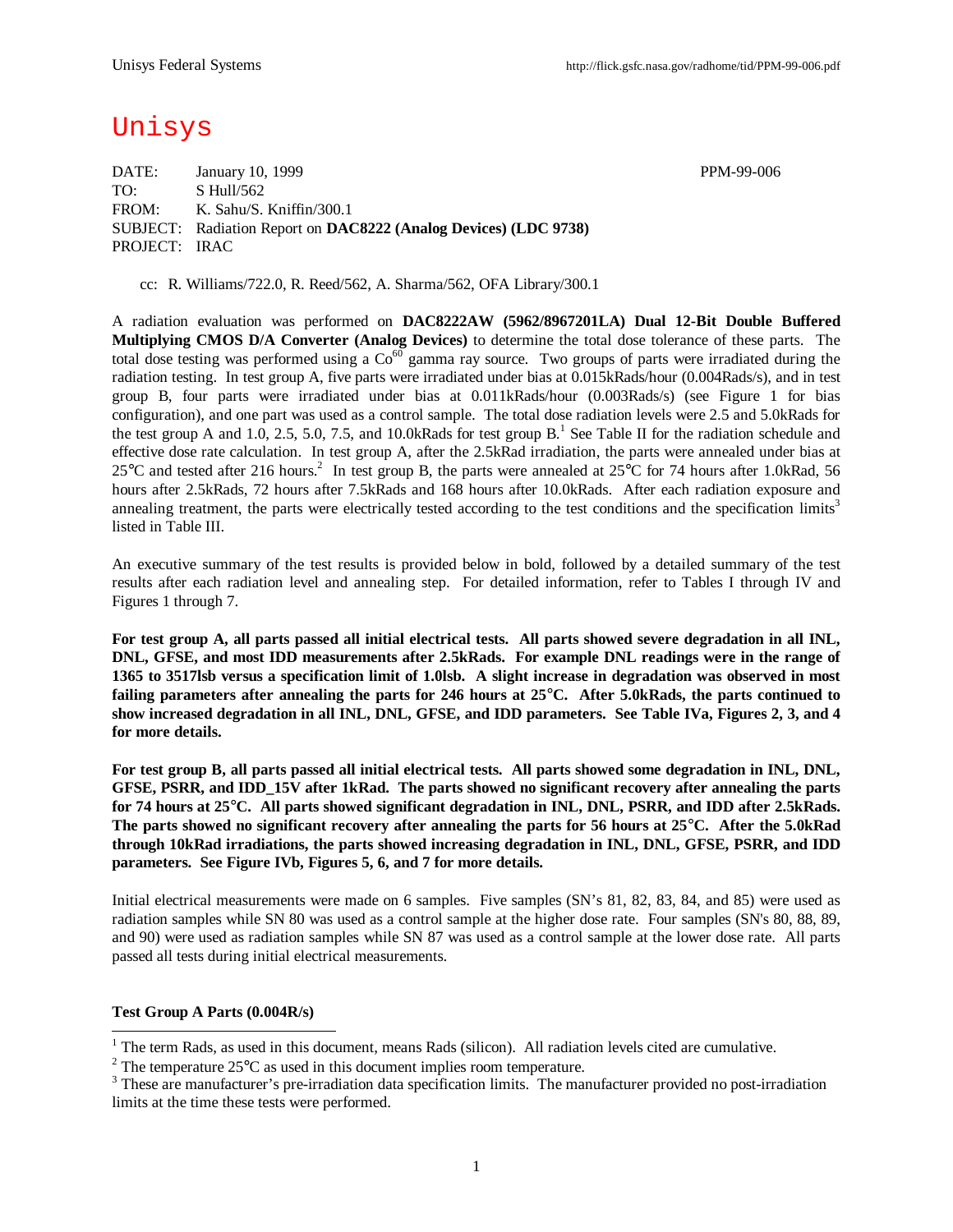After the 2.5kRad irradiation, all parts showed severe degradation in all INL and DNL parameters. Readings were in the ranges of 80 to 884lsb for INL at 5V, 1365 to 3517lsb for DNL at 5V, 1.6 to 3.5lsb for INL at 15V, and 1.9 to 14.1lsb for DNL at 15V. SN 85 had 2 readings that were not stable and were not included in the mean and standard deviation. SN 85 also failed GFSE\_DAC\_B with a reading of -29lsb, PSRR+5%\_DAC\_B and PSRR-5%\_DAC\_B with readings of 0.01664 and 0.01974%/%. All parts also failed IDD\_0V\_5V, IDD\_5V\_5V, IDD\_0V\_15V, and IDD\_15V\_15V with readings greater than 1mA. All parts also failed all IDD\_VINL\_15V and IDD\_VINH\_15V with readings in the range of 2 to 5mA.

After annealing the parts for 216 hours at 25°C, the parts showed no recovery, several parameters showed a marginal increase in degradation.

After the 5.0kRad irradiation, all parts showed increased degradation in all INL and DNL tests. All parts failed GFSE\_DAC\_A, SN 85 continued to fail GFSE\_DAC\_B, four parts failed PSRR±5%\_DAC\_A, SN85 continued to fail PSRR±5%\_DAC\_B, one part failed IDD\_VINL\_5V, and all parts failed all other IDD tests. See Table 4 for details.

## **Test Group B Parts (0.003R/s)**

After the 1.0kRad irradiation, all parts showed significant degradation in most INL and DNL parameters. Readings were in the ranges of 0.6 to 0.9lsb for INL at 5V and 1.0 to 1.9lsb for DNL at 5V. SN 80 also failed GFSE\_DAC\_A with a reading of -4.4lsb. All parts exceeded the specification limit of 0.002%/% for all PSRR\_DAC measurements with readings in the range of 0.00213 and 0.00296%/%. Most parts exceeded the specification limit of 100μA for IDD\_0V\_15V, and IDD\_15V\_15V with readings in the range of 101 to 136μA. **All parts passed all other tests.**

After annealing the parts for 74 hours at 25°C, the parts showed no significant change in any parameter.

After the 2.5kRad irradiation, all parts showed increased degradation in all INL and DNL parameters. Readings were in the ranges of 1.2 to 484lsb for INL at 5V, 1.2 to 3680lsb for DNL at 5V, 0.8 to 2.9lsb for INL at 15V, and 2.3 to 4.7lsb for DNL at 15V. SN 86 also failed GFSE\_DAC\_A with a reading of -1.1lsb and exceeded the specification limit for all PSRR\_DAC parameters with readings in the range of 0.00202 and 0.00412%/%. Three parts failed IDD\_0V\_5V, IDD\_5V\_5V, IDD\_0V\_15V, and IDD\_15V\_15V with readings greater than 1mA. Three parts also failed all IDD\_VINL\_15V and IDD\_VINH\_15V with readings in the range of 2 to 5mA.

After annealing the parts for 56 hours at 25°C, the parts showed no significant change in any parameter.

After the 5.0 and 7.5kRad irradiations, all parts showed significant degradation in all INL and DNL parameters. Readings were in the ranges of 1.2 to 342lsb for INL at 5V, 7.1 to 3414lsb for DNL at 5V, 1.0 to 311lsb for INL at 15V, and 2.2 to 3441lsb for DNL at 15V. SN 86 also failed GFSE\_DAC\_A with readings of -3.66 and -3.37lsb and failed GFSE\_DAC\_B with a reading of -2.53lsb at 7.5kRads. Three parts exceeded the specification limit for all PSRR\_DAC parameters with readings in the range of 0.01106 to 19.73%/% at 5.0kRads and only SN86 exceeded the specification limits for all PSRR\_DAC parameters with readings from 0.00288 to 0.00441%/% at 7.5kRads. At 5kRads (but not at 7.5kRads) three parts exceeded the specification limit of 2.0mA for IDD\_VINL\_5V with readings in the range of 3.0 to 3.7mA. Three parts exceeded the specification limit of 2.0mA for IDD\_VINH\_5V with readings in the range of 2.9 to 3.2mA. Three parts failed IDD\_0V\_5V, IDD\_5V\_5V, IDD\_0V\_15V, and IDD\_15V\_15V with readings greater than 1mA. Three parts also failed all IDD\_VINL\_15V and IDD\_VINH\_15V with readings in the range of 2 to 5mA.

After annealing the parts for 72 hours at 25°C, the parts showed no significant change in any parameter.

After the 10.0kRad irradiation, all parts showed significant degradation in all INL and DNL parameters. Readings were in the ranges of 55 to 138lsb for INL at 5V, 3042 to 3564lsb for DNL at 5V, 13 to 2471lsb for INL at 15V, and 12 to 3587lsb for DNL at 15V. SN 86 and 90 failed GFSE\_DAC\_A with readings of -1.74 and -2.04lsb and SN 86 failed GFSE\_DAC\_B with a reading of -8.26lsb. Three parts exceeded the specification limit for IDD\_VINH\_5V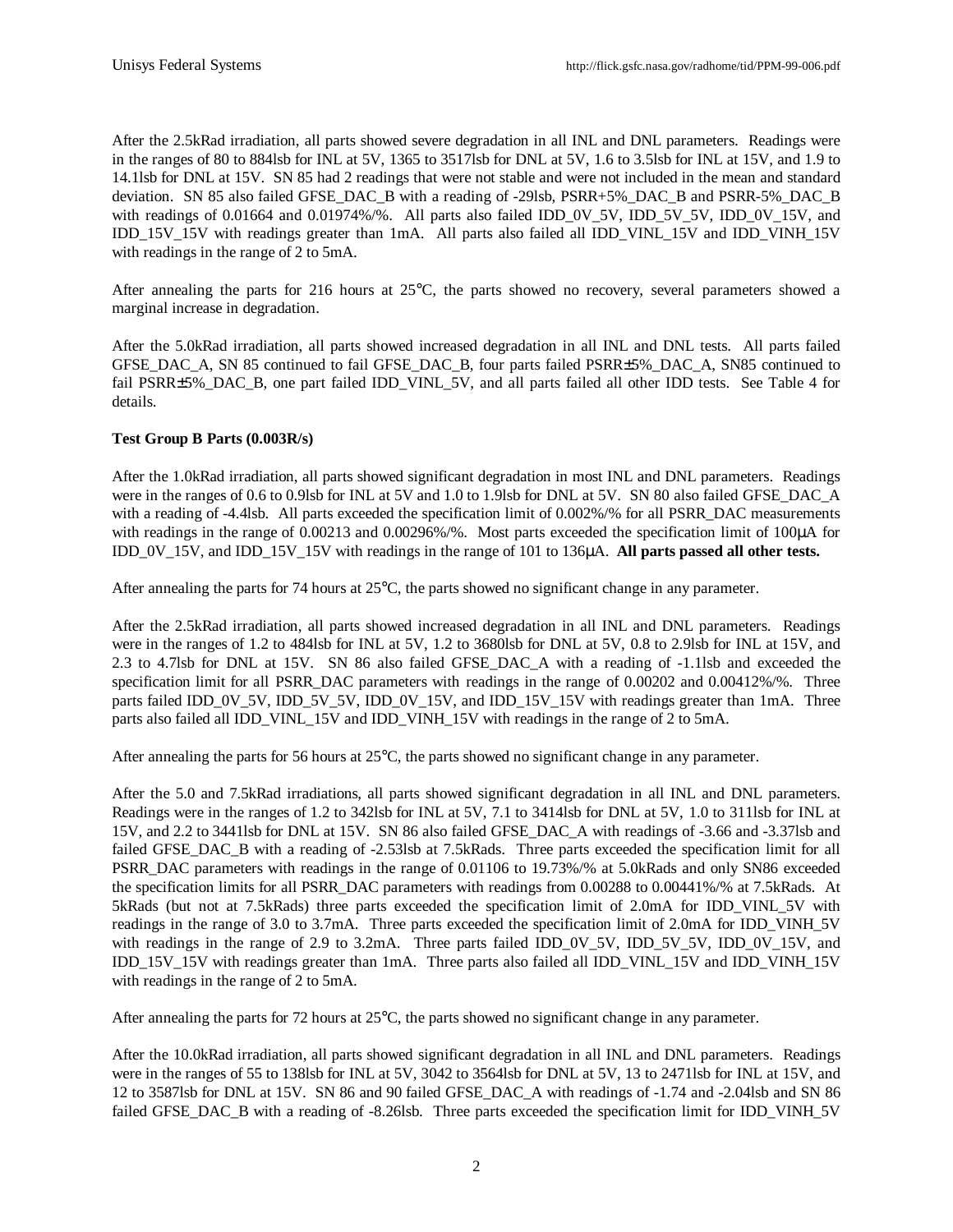with readings in the range of 2.9 to 3.2mA. All parts failed IDD 0V 5V, IDD 5V 5V, IDD 0V 15V, and IDD\_15V\_15V with readings greater than 2mA. Three parts also failed all IDD\_VINL\_15V and IDD\_VINH\_15V with readings >5mA.

After annealing the parts for 168 hours at 25°C, the parts showed no significant change in any parameter.

Table IV provides a summary of the test results with the mean and standard deviation values for each parameter after each irradiation exposure and annealing step.

Any further details about this evaluation can be obtained upon request. If you have any questions, please call us at (301) 731-8954.

### \_\_\_\_\_\_\_\_\_\_\_\_\_\_\_\_\_\_\_\_\_\_\_\_\_\_\_\_\_\_\_\_\_\_\_\_\_\_\_\_\_\_\_\_\_\_\_\_\_\_\_\_\_\_\_\_\_\_\_\_\_\_\_\_\_\_\_\_\_\_\_\_\_\_\_\_\_\_\_\_\_\_\_\_\_\_\_\_\_\_\_\_ ADVISORY ON THE USE OF THIS DOCUMENT

The information contained in this document has been developed solely for the purpose of providing general guidance to employees of the Goddard Space Flight Center (GSFC). This document may be distributed outside GSFC only as a courtesy to other government agencies and contractors. Any distribution of this document, or application or use of the information contained herein, is expressly conditional upon, and is subject to, the following understandings and limitations:

(a) The information was developed for general guidance only and is subject to change at any time;

(b) The information was developed under unique GSFC laboratory conditions which may differ substantially from outside conditions;

(c) GSFC does not warrant the accuracy of the information when applied or used under other than unique GSFC laboratory conditions;

(d) The information should not be construed as a representation of product performance by either GSFC or the manufacturer;

(e) Neither the United States government nor any person acting on behalf of the United States government assumes any liability resulting from the application or use of the information.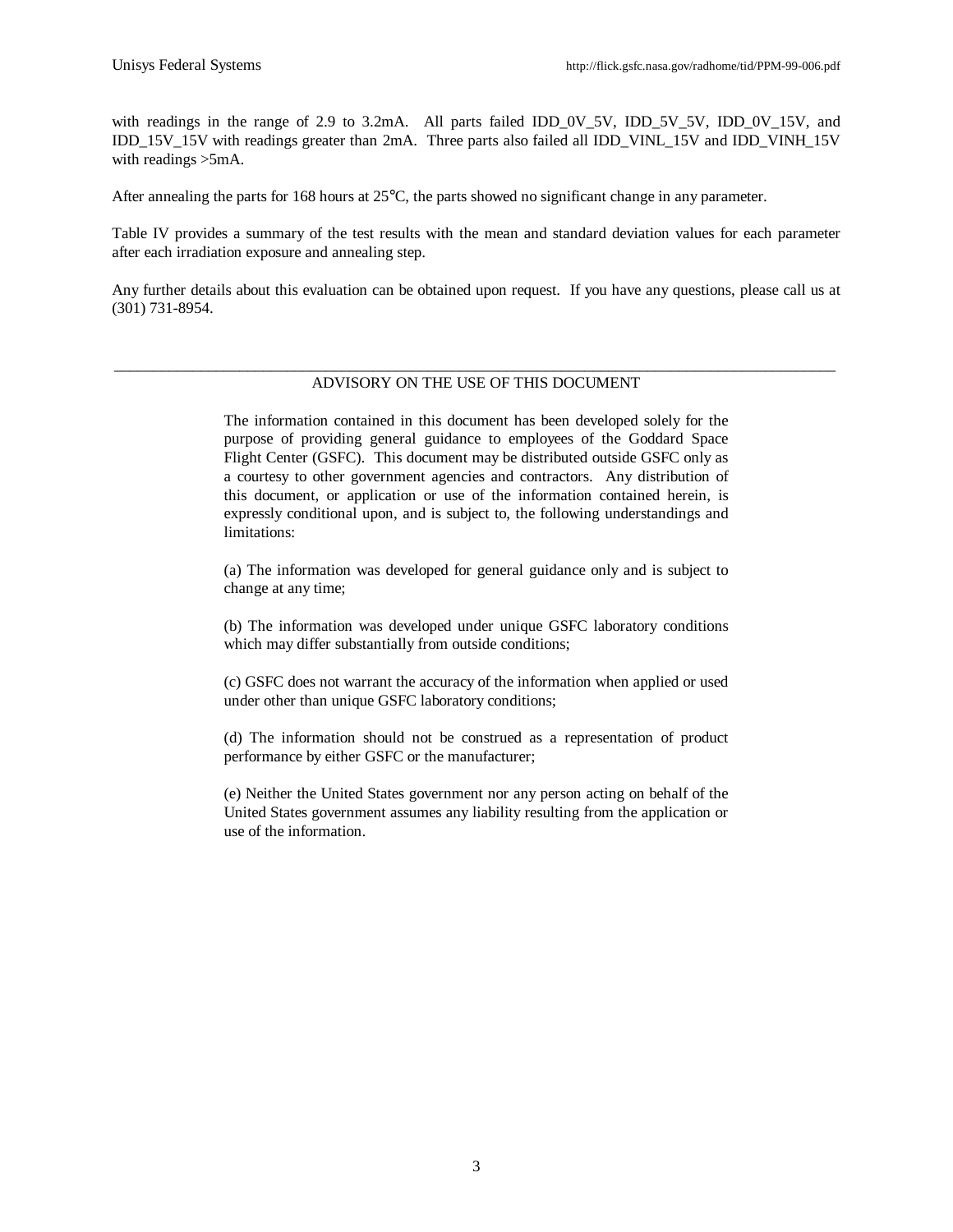

### Figure 1. Radiation Bias Circuit for DAC8222

Notes:

- 1.  $V_{DD} = +15V \pm 0.5V$ ,  $V_{REF} = +10V \pm 0.5V$ .
- 2.  $R_1 = 1k\Omega \pm 5\%, \frac{1}{4}W$ .
- 3.  $R_2 = 5k\Omega \pm 5\%, \frac{1}{4}W$ .
- 4.  $R_3 = 100k\Omega \pm 5\%, \frac{1}{4}W$ .
- 5.  $R_4 = 5k\Omega \pm 5\%, \frac{1}{4}W$ .
- 6.  $R_5 = 100\Omega \pm 5\%, \frac{1}{4}W$ .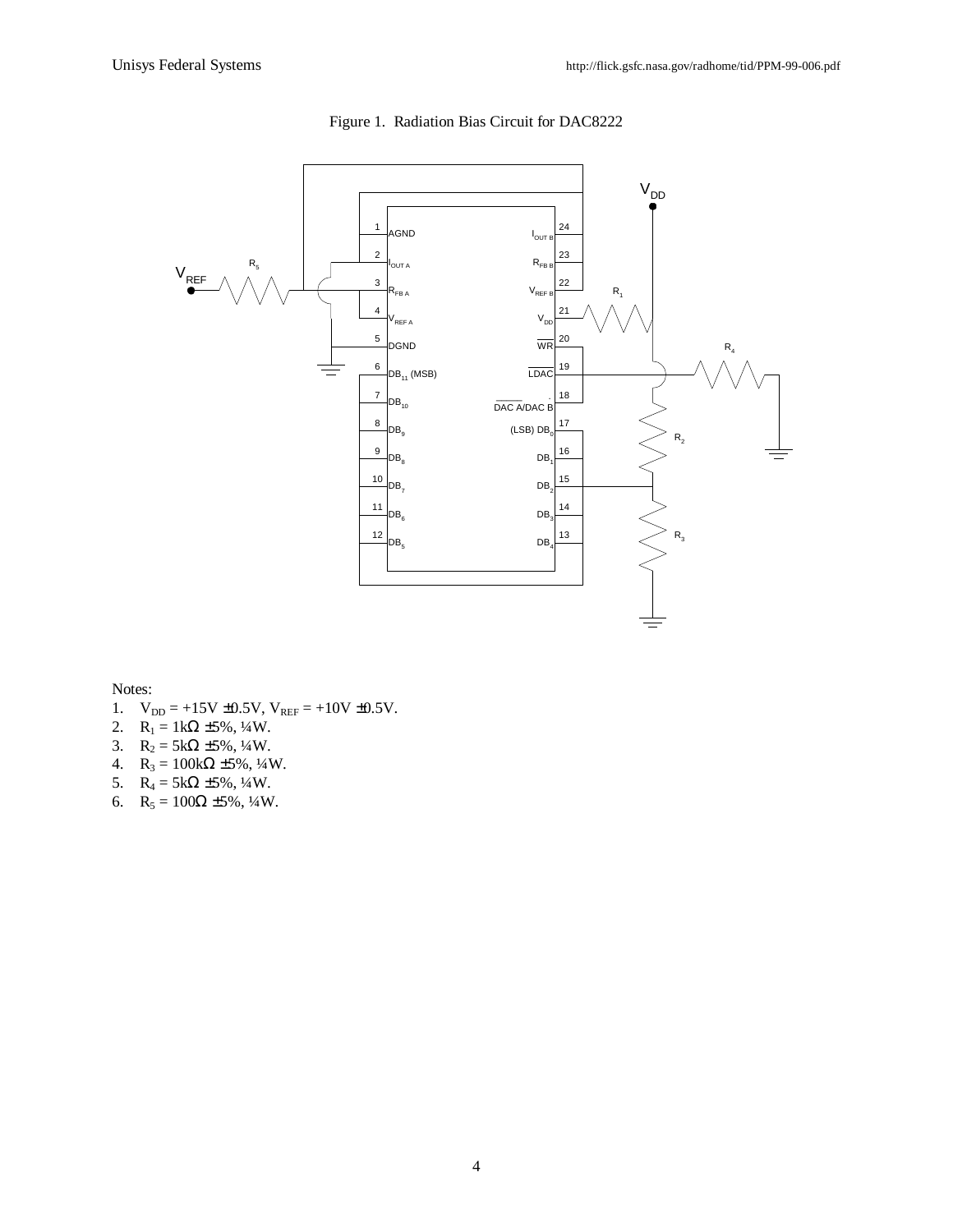| Generic Part Number:                 | DAC82222                                      |
|--------------------------------------|-----------------------------------------------|
| <b>IRAC Part Number:</b>             | DAC8222AW (5962/8967201LA)                    |
| Charge Number:                       | M88532                                        |
| Manufacturer:                        | <b>Analog Devices</b>                         |
| Lot Date Code (LDC):                 | 9738                                          |
| <b>Quantity Tested:</b>              | 10                                            |
| Serial Number of Control Samples:    | 80, 87                                        |
| Serial Numbers of Radiation Samples: | 81, 82, 83, 84, 85 (FDR) 80, 88, 89, 90 (SDR) |
| Part Function:                       | Dual 12-Bit Double Buffered Multiplying DAC   |
| Part Technology:                     | <b>CMOS</b>                                   |
| Package Style:                       | 24 Pin Dip                                    |
| Test Equipment:                      | A540                                          |
| Test Engineer:                       | S. Archer-Davies                              |

# TABLE I. Part Information

• The manufacturer for this part guaranteed no radiation tolerance/hardness.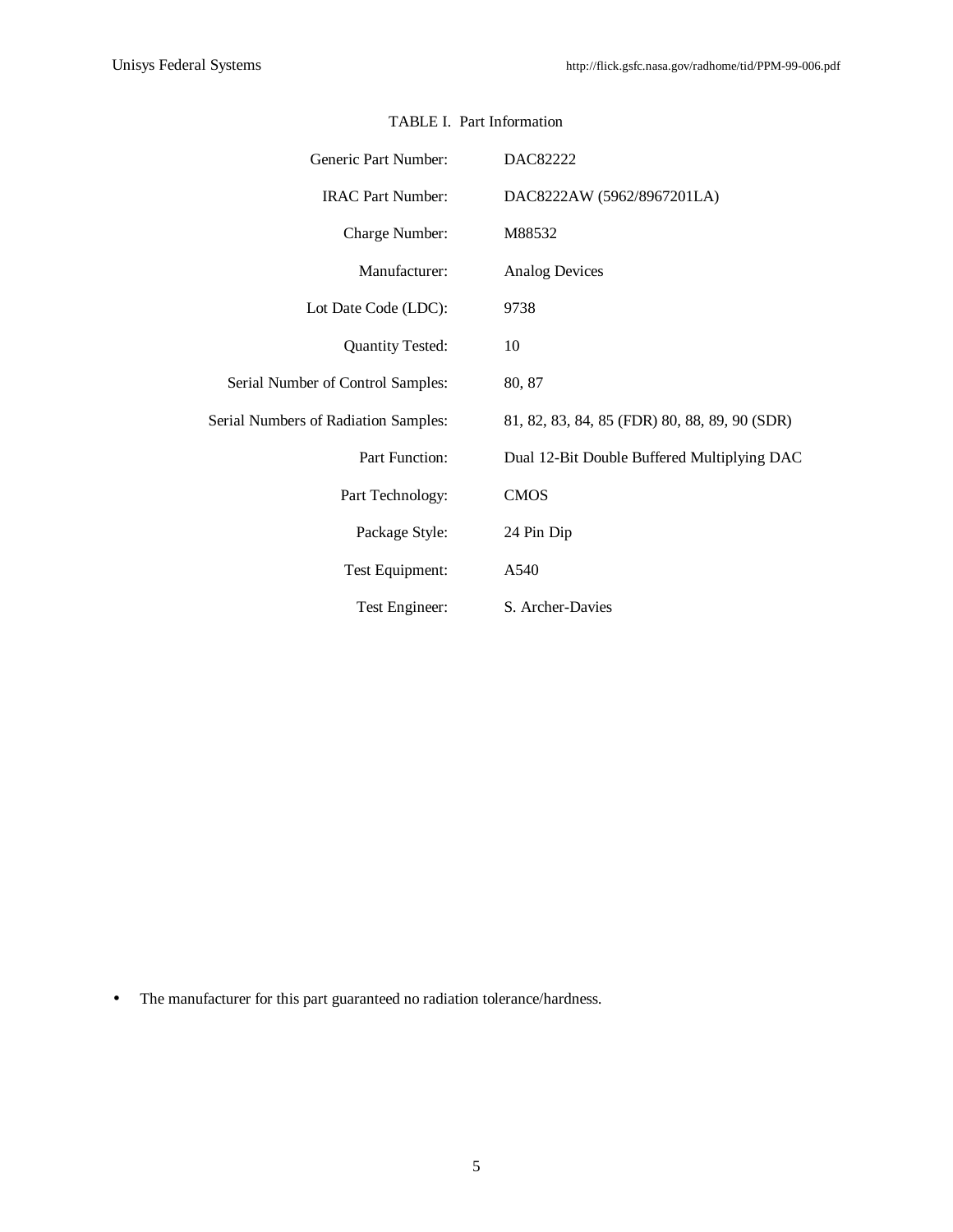| TABLE IIa. Radiation Schedule for DAC8222                                |  |
|--------------------------------------------------------------------------|--|
|                                                                          |  |
|                                                                          |  |
|                                                                          |  |
|                                                                          |  |
| Effective Dose Rate = $5,000$ RADS/14 DAYS=14.9 RADS/HOUR=0.004 RADS/SEC |  |

The effective dose rate is lower than that of the individual radiation steps as it takes into account the interim annealing step and time needed to test the parts.

PARTS WERE IRRADIATED AND ANNEALED UNDER BIAS, SEE FIGURE 1.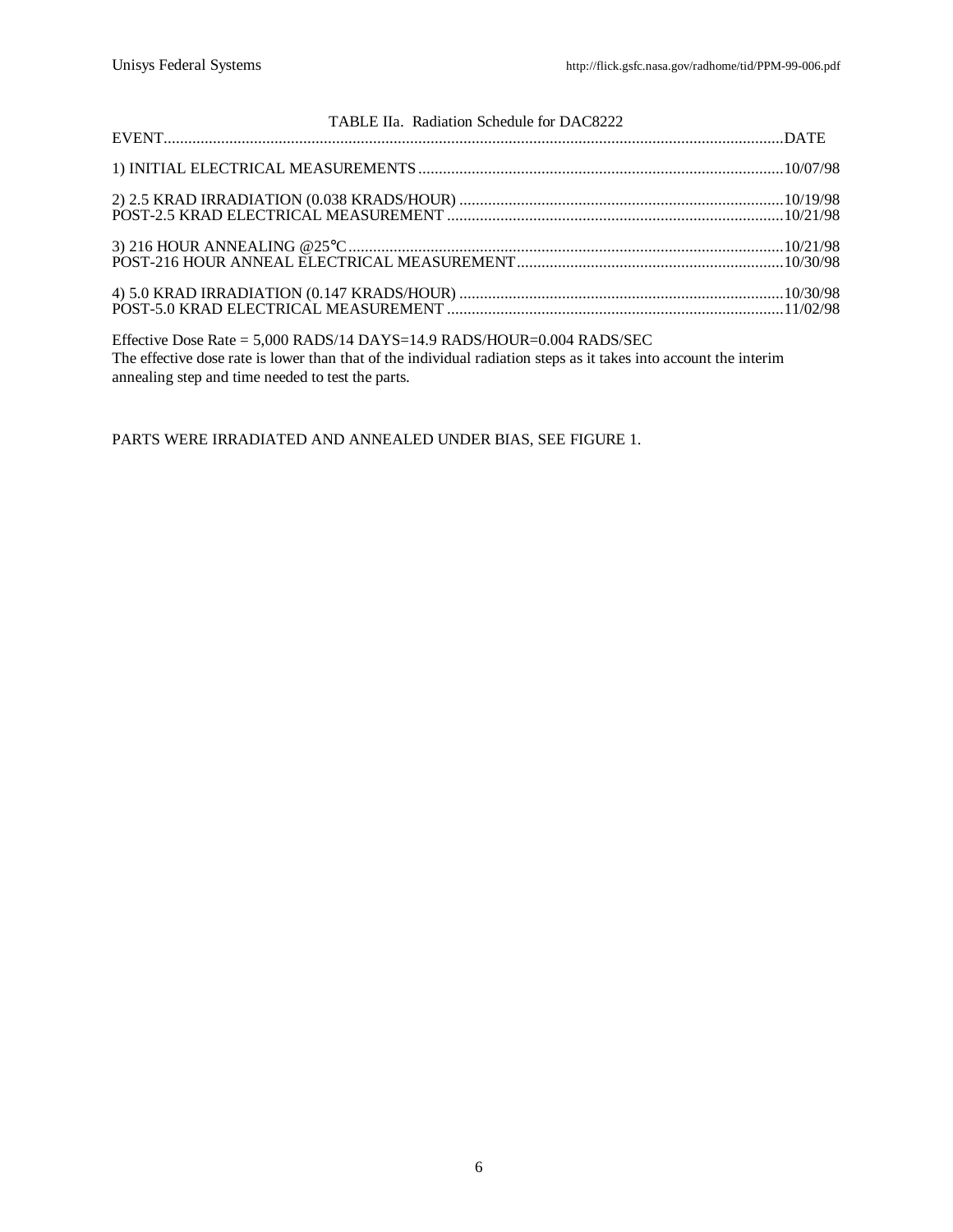| TABLE IIb. Radiation Schedule for DAC8222                                                                                                                                                            |  |
|------------------------------------------------------------------------------------------------------------------------------------------------------------------------------------------------------|--|
|                                                                                                                                                                                                      |  |
|                                                                                                                                                                                                      |  |
|                                                                                                                                                                                                      |  |
|                                                                                                                                                                                                      |  |
|                                                                                                                                                                                                      |  |
|                                                                                                                                                                                                      |  |
|                                                                                                                                                                                                      |  |
|                                                                                                                                                                                                      |  |
|                                                                                                                                                                                                      |  |
|                                                                                                                                                                                                      |  |
| Effective Dose Rate = $10,000$ RADS/37 DAYS= $11.3$ RADS/HOUR= $0.003$ RADS/SEC<br>The effective dose rate is lower than that of the individual radiation steps as it takes into account the interim |  |

annealing steps and time needed to test the parts.

PARTS WERE IRRADIATED AND ANNEALED UNDER BIAS, SEE FIGURE 1.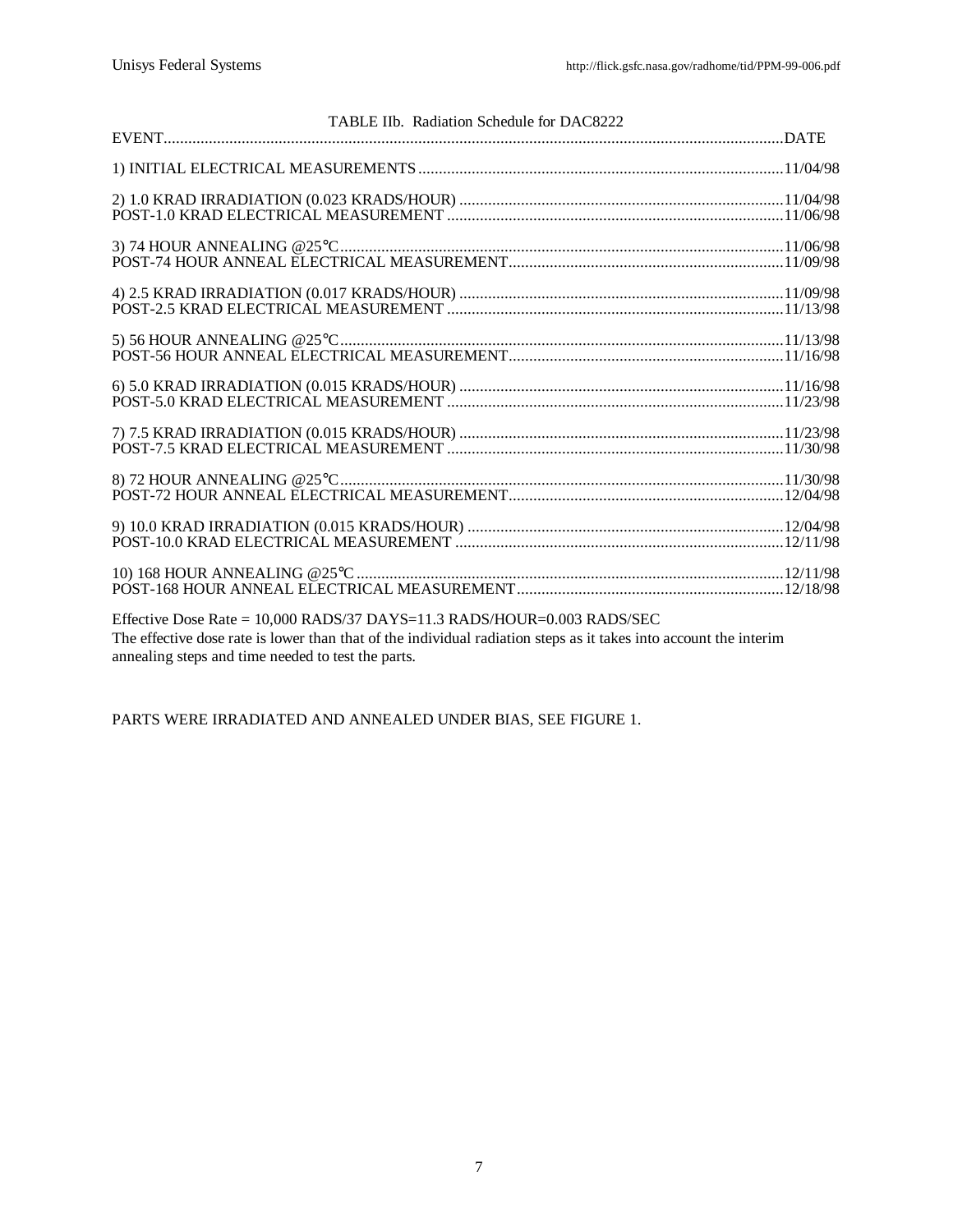| <b>Test</b> |                     |                                                                                                    | Spec. Lim.       |              |
|-------------|---------------------|----------------------------------------------------------------------------------------------------|------------------|--------------|
| #           | <b>Parameter</b>    | <b>Units Test Conditions /2</b>                                                                    | min              | max          |
| 100         | INL_A_5V            | $\text{lsb} V_{\text{DD}} = 5V, V_{\text{IL}} = 0.8V, V_{\text{IH}} = 2.4V, V_{\text{REF}} = -10V$ | $-0.5$           | 0.5          |
| 101         | DNL A 5V            | $\text{lsb} V_{DD} = 5V, V_{IL} = 0.8V, V_{IH} = 2.4V, V_{REF} = -10V$                             | $-1$             | $\mathbf{1}$ |
| 102         | $INL_B_5V$          | $\text{lsb} V_{\text{DD}} = 5V, V_{\text{IL}} = 0.8V, V_{\text{IH}} = 2.4V, V_{\text{REF}} = -10V$ | $-0.5$           | 0.5          |
| 103         | DNL_B_5V            | $\text{lsb} V_{DD} = 5V, V_{IL} = 0.8V, V_{IH} = 2.4V, V_{REF} = -10V$                             | $-1$             | $\mathbf{1}$ |
| 104         | <b>INL_A_15V</b>    | $\text{lsb} V_{DD} = 15V, V_{IL} = 1.5V, V_{IH} = 13.5V, V_{REF} = -10V$                           | $-0.5$           | 0.5          |
| 105         | DNL_A_15V           | $\text{lsb} V_{DD} = 15V, V_{IL} = 1.5V, V_{IH} = 13.5V, V_{REF} = -10V$                           | $-1$             | $\mathbf{1}$ |
| 106         | <b>INL B 15V</b>    | $\text{lsb} V_{DD} = 15V, V_{IL} = 1.5V, V_{IH} = 13.5V, V_{REF} = -10V$                           | $-0.5$           | 0.5          |
| 107         | DNL_B_15V           | $\text{lsb} V_{DD} = 15V, V_{IL} = 1.5V, V_{IH} = 13.5V, V_{REF} = -10V$                           | $-1$             | $\mathbf{1}$ |
| 200         | <b>GFSE_DAC_A</b>   | $\text{lsb} V_{\text{DD}} = 5V, V_{\text{TEST}} = 9.997558V$                                       | $-1$             | $\mathbf{1}$ |
| 201         | <b>GFSE DAC B</b>   | $lsb V_{DD} = 5V, V_{TEST} = 9.997558V$                                                            | -1               | 1            |
| 300         | PSRR=+5% DAC A      |                                                                                                    | $\bf{0}$         | 0.00200      |
| 301         | PSRR=-5%_DAC_A      |                                                                                                    | $\bf{0}$         | 0.00200      |
| 302         | $PSRR=+5\%$ DAC B   |                                                                                                    | $\bf{0}$         | 0.00200      |
| 303         | PSRR=-5%_DAC_B      |                                                                                                    | $\bf{0}$         | 0.00200      |
| 400         | <b>RIN_REF_A</b>    | $kWV_{DD} = 5V, V_{REF} = 10V$                                                                     | $\boldsymbol{0}$ | 15           |
| 401         | <b>RIN_REF_B</b>    | $kWV_{DD} = 5V, V_{REF} = 10V$                                                                     | $\bf{0}$         | 15           |
| 402         | <b>DELTA RRF</b>    | $\%$ $V_{DD} = 5V$ , $V_{REF} = 10V$                                                               | $-1.00$          | 1.00         |
|             | 500-514 Iih 5V      | $nA V_{DD} = 5V$ , $V_{IN} = 5V$ , all digital inputs                                              | $-1000$          | 1000         |
|             | 515-529 Iil 5V      | $nA V_{DD} = 5V$ , $V_{IN} = 0V$ , all digital inputs                                              | $-1000$          | 1000         |
|             | 600-614 Iih 15V     | $nA V_{DD} = 15V$ , $V_{IN} = 15V$ , all digital inputs                                            | $-1000$          | 1000         |
|             | 700-714 Iil 15V     | $nA V_{DD} = 15V$ , $V_{IN} = 0V$ , all digital inputs                                             | $-1000$          | 1000         |
| 800         | <b>IDD_VINL_5V</b>  | $mA V_{DD} = 5V$ , all digital inputs = 0.8V                                                       | 0.0              | 2.0          |
| 801         | <b>IDD_VINH_5V</b>  | $mA V_{DD} = 5V$ , all digital inputs = 2.4V                                                       | 0.0              | 2.0          |
| 802         | IDD_0V_5V           | $mA$ $V_{DD}$ = 5V, all digital inputs = 0.0V                                                      | 0.0              | 100          |
| 803         | $IDD_5V_5V$         | $mA$ $V_{DD}$ = 5V, all digital inputs = 5.0V                                                      | 0.0              | 100          |
| 804         | <b>IDD_VINL_15V</b> | $mA V_{DD} = 15V$ , all digital inputs = 1.5V                                                      | 0.0              | 2.0          |
| 805         | <b>IDD_VINH_15V</b> | $mA V_{DD} = 15V$ , all digital inputs = 13.5V                                                     | 0.0              | 2.0          |
| 806         | IDD_0V_15V          | $mA$ $V_{DD}$ = 15V, all digital inputs = 0.0V                                                     | 0.0              | 100          |
| 807         | <b>IDD 15V 15V</b>  | $mA$ $V_{DD}$ = 15V, all digital inputs = 15.0V                                                    | 0.0              | <b>100</b>   |

Table III. Electrical Characteristics of DAC8222 /1

Notes:

1/ These are the manufacturer's non-irradiated data sheet specification limits. The manufacturer provided no postirradiation limits at the time the tests were performed.

 $2/\text{V}_{DD}$  = +5V or +15V,  $\text{V}_{REFA}$  =  $\text{V}_{REFB}$  = +10V,  $\text{V}_{OUTA}$  =  $\text{V}_{OUTB}$  = 0V, AGND = DGND = 0V, unless otherwise specified.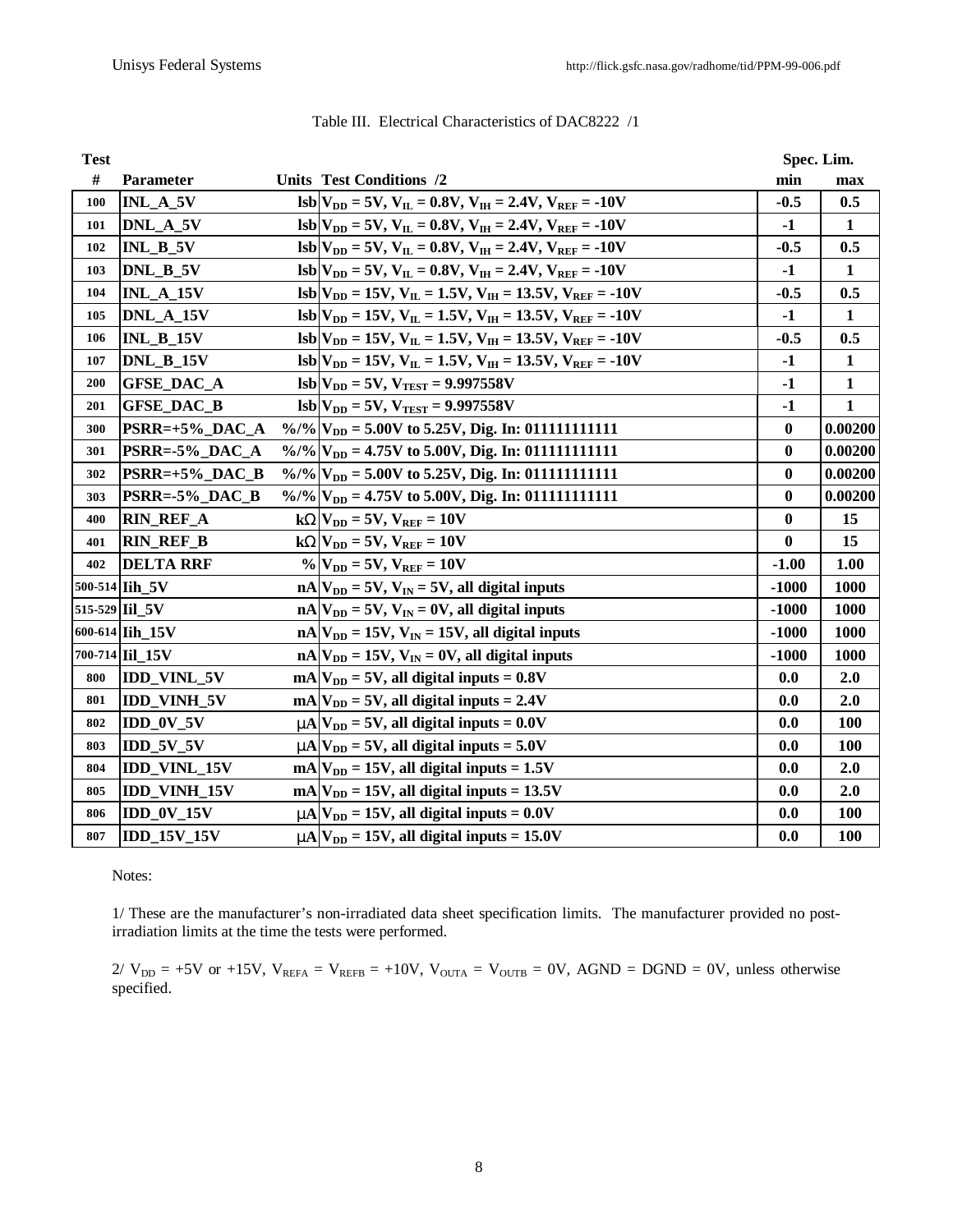### **TABLE IVa: Summary of Electrical Measurements**

#### **after Total Dose Exposures and Annealing for DAC8222 /1**

|  | Test Group A Dose Rate $= 0.004R/s$ |  |  |  |  |  |  |
|--|-------------------------------------|--|--|--|--|--|--|
|--|-------------------------------------|--|--|--|--|--|--|

|                 |                     |                           |               |                           |                           |                |          | TDE (kRads Si) |                          | Annealing | TDE (kRads Si) |        |  |
|-----------------|---------------------|---------------------------|---------------|---------------------------|---------------------------|----------------|----------|----------------|--------------------------|-----------|----------------|--------|--|
|                 |                     |                           |               |                           |                           | <b>Initial</b> | 2.5      |                | 216 hours                |           | 5.0            |        |  |
| Test            |                     |                           | Spec. Lim. /2 |                           |                           |                |          |                | @25 $\mathrm{^{\circ}C}$ |           |                |        |  |
| $\#$            | <b>Parameters</b>   | Units                     | min           | max                       | mean                      | sd             | mean     | sd             | mean                     | sd        | mean           | sd     |  |
| 100             | $INL_A_5V$          | <b>lsb</b>                | $-0.5$        | 0.5                       | 0.2                       | 0.2            | 164      | 63             | 278                      | 284       | 331            | 462    |  |
| 101             | DNL_A_5V            | <b>lsb</b>                | $-1$          | $\mathbf{1}$              | 0.4                       | 0.3            | 2907     | 418            | 2927                     | 314       | 1515           | 1024   |  |
| 102             | $INL_B_5V$          | <b>lsb</b>                | $-0.5$        | 0.5                       | 0.3                       | 0.1            | 134      | 17             | 139                      | 28        | 260            | 160    |  |
| 103             | DNL_B_5V            | <b>lsb</b>                | $-1$          | $\mathbf{1}$              | 0.9                       | $\bf{0}$       | 3112     | 261            | 3273                     | 87        | 3163           | 489    |  |
| 104             | INL_A_15V           | <b>lsb</b>                | $-0.5$        | 0.5                       | 0.02                      | 0.02           | 2.3      | 0.7            | 2.0                      | 0.0       | 2.6            | 0.6    |  |
| 105             | DNL_A_15V           | lsb                       | $-1$          | $\mathbf{1}$              | 0.1                       | $\bf{0}$       | 7.2      | 3.8            | 5.5                      | 0.1       | 7.3            | 2.0    |  |
| 106             | <b>INL B 15V</b>    | <b>lsb</b>                | $-0.5$        | 0.5                       | 0.3                       | 0.1            | 2.2      | 0.4            | 2.4                      | 0.2       | 9.6            | 4.6    |  |
| 107             | DNL_B_15V           | <b>lsb</b>                | -1            | 1                         | 0.8                       | 0.1            | 7.4      | 3.7            | 5.9                      | 0.4       | 291            | 160    |  |
| 200             | <b>GFSE DAC A</b>   | <b>lsb</b>                | $-1$          | $\mathbf{1}$              | $-0.5$                    | 0.1            | $-0.6$   | 0.1            | $-1.3$                   | 1.9       | $-85$          | 9.3    |  |
| 201             | <b>GFSE_DAC_B</b>   | <b>lsb</b>                | -1            | 1                         | $-0.5$                    | 0.1            | $-6.1$   | 12.8           | $-6.1$                   | 12.7      | $-4.7$         | 9.3    |  |
| 300             | PSRR=+5%_DAC_A      | $\frac{0}{0}/\frac{0}{0}$ | $\bf{0}$      |                           | $0.00200$ 0.00004 0.00003 |                | 0.001    | $\bf{0}$       | 0.0001                   | $\bf{0}$  | 3.785          | 8.404  |  |
| 301             | $PSRR = -5\%$ DAC_A | $\frac{9}{6}$ /%          | $\bf{0}$      | $0.00200$ 0.00003 0.00002 |                           |                | 0.001    | $\bf{0}$       | 0.0003                   | $\bf{0}$  | 0.0267         | 0.0366 |  |
| 302             | $PSRR=+5\%$ DAC_B   | $\frac{9}{0}/\frac{9}{0}$ | $\bf{0}$      | $0.00200$ 0.00004 0.00002 |                           |                | 0.0033   | 0.074          | 0.0033                   | 0.0073    | 0.0019         | 0.0042 |  |
| 303             | PSRR=-5% DAC B      | $\frac{9}{0}/\frac{9}{0}$ | $\bf{0}$      | $0.00200$ 0.00003 0.00001 |                           |                | 0.0040   | 0.0088         | 0.0039                   | 0.0087    | 0.0022         | 0.0049 |  |
| 400             | <b>RIN_REF_A</b>    | $k$ ?                     | $\bf{0}$      | 15                        | 10.4                      | 0.1            | 10.3     | 0.2            | 10.3                     | 0.2       | 10.3           | 0.2    |  |
| 401             | <b>RIN REF B</b>    | $k$ ?                     | $\bf{0}$      | 15                        | 10.4                      | 0.1            | 10.3     | 0.2            | 10.3                     | 0.2       | 10.3           | 0.2    |  |
| 402             | <b>DELTA RRF</b>    | $\frac{0}{0}$             | $-1.00$       | 1.00                      | $\bf{0}$                  | 0.1            | $\bf{0}$ | 0.1            | $\bf{0}$                 | 0.1       | $\bf{0}$       | 0.1    |  |
| 500-514 Iih 5V  |                     | nA                        | $-1000$       | 1000                      | 1                         | 0.3            | 1        | 0.3            | 1                        | 0.1       | $\mathbf{1}$   | 0.1    |  |
| 515-529 Iil 5V  |                     | nA                        | $-1000$       | 1000                      | $\bf{0}$                  | 0.3            | $\bf{0}$ | 0.3            | $\bf{0}$                 | 0.2       | $\bf{0}$       | 0.2    |  |
|                 | 600-614 Iih 15V     | nA                        | $-1000$       | 1000                      | 1                         | 0.4            | 1        | 0.4            | $\mathbf{1}$             | 0.4       | $\mathbf{1}$   | 0.3    |  |
| 700-714 Iil_15V |                     | nA                        | $-1000$       | 1000                      | $\bf{0}$                  | 0.3            | $\bf{0}$ | 0.3            | $\bf{0}$                 | 0.2       | $\bf{0}$       | 0.2    |  |
| 800             | <b>IDD_VINL_5V</b>  | mA                        | 0.0           | 2.0                       | $\bf{0}$                  | $\bf{0}$       | 1.3      | 0.0            | 1.3                      | 0.0       | 1.8            | 0.3    |  |
| 801             | <b>IDD_VINH_5V</b>  | mA                        | 0.0           | 2.0                       | 0.7                       | $\bf{0}$       | 1.9      | 0.1            | 1.9                      | 0.1       | 2.8            | 0.6    |  |
| 802             | IDD 0V 5V           | 2A                        | 0.0           | 100                       | 0.1                       | 0.1            | 1366     | 98             | 1340                     | 91        | 2432           | 585    |  |
| 803             | $IDD_5V_5V$         | 2A                        | 0.0           | <b>100</b>                | $0.2\,$                   | 0.2            | 1362     | 102            | 1342                     | 94        | 2434           | 586    |  |
| 804             | <b>IDD VINL 15V</b> | mA                        | 0.0           | 2.0                       | 0.3                       | $\bf{0}$       | 5.0      | $\mathbf{0}$   | 5.0                      | $\bf{0}$  | 5.0            | 0.0    |  |
| 805             | <b>IDD_VINH_15V</b> | mA                        | 0.0           | 2.0                       | 0.1                       | $\bf{0}$       | 2.2      | 0.2            | 2.1                      | 0.2       | 4.3            | 0.9    |  |
| 806             | $IDD_0V_15V$        | 2A                        | 0.0           | 100                       | 0.2                       | 0.3            | 2104     | 186            | 2082                     | 183       | 4245           | 962    |  |
| 807             | <b>IDD_15V_15V</b>  | 2A                        | 0.0           | 100                       | 0.6                       | 0.9            | 2104     | 183            | 2081                     | 184       | 4245           | 961    |  |
|                 |                     |                           |               |                           |                           |                |          |                |                          |           |                |        |  |

Notes:

1/ The mean and standard deviation values were calculated over the five parts irradiated in this testing. The control samples remained constant throughout testing and are not included in this table.

2/ These are manufacturer's pre-irradiation data sheet specification limits. No post-irradiation limits were provided by the manufacturer at the time the tests were performed.

### **Radiation sensitive parameters: INL, DNL, GFSE, PSRR, IDD.**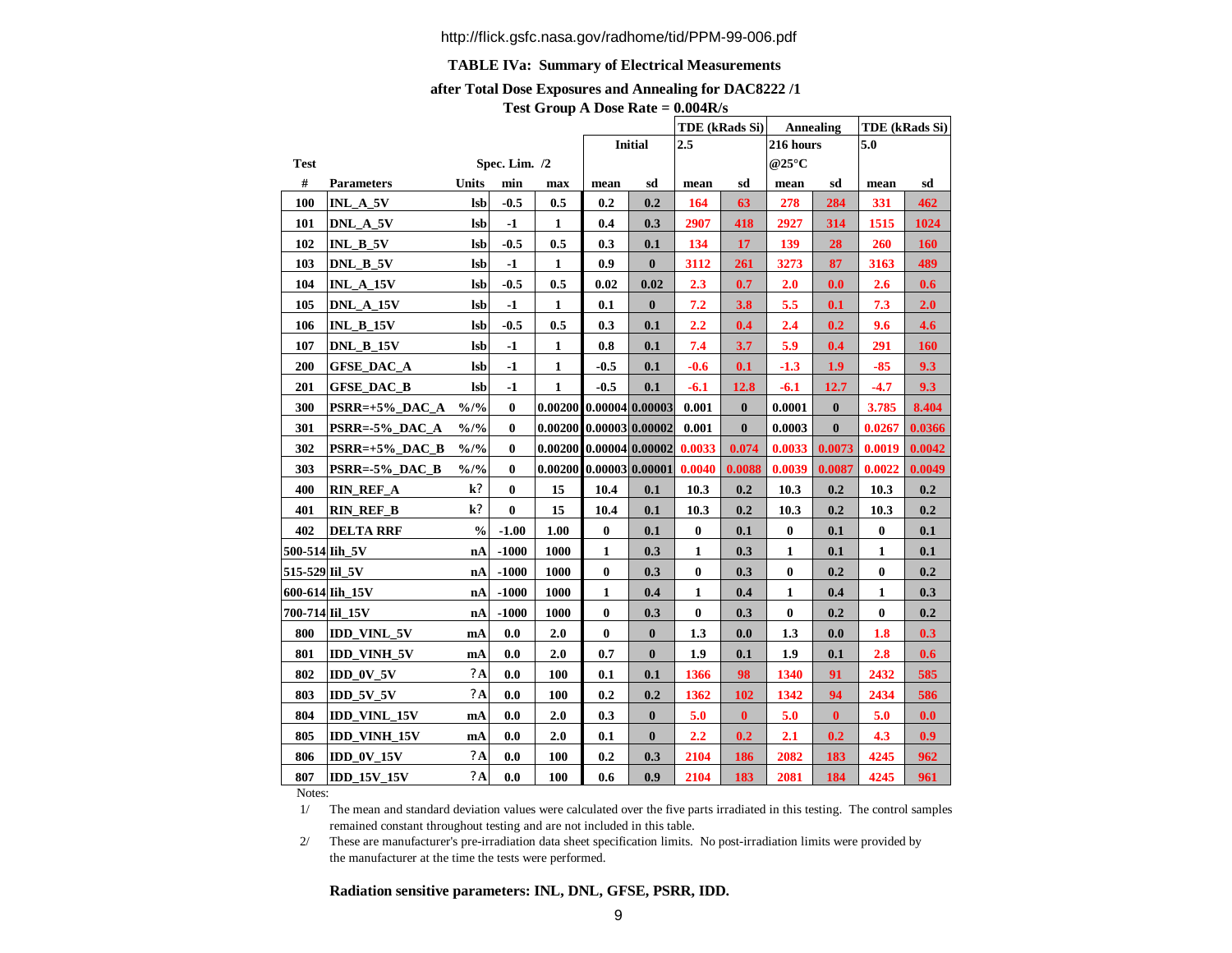|                  |                             |                   |                |               |              |                |                  | - - - - - - - -<br>TDE (kRads Si)<br>TDE (kRads Si)<br>Annealing |              |              |              |             | Annealing    | <b>Total Dose Exposure (kRads Si)</b> |                |            |              | Annealing        |              | TDE (kRads Si)    |                  | Annealing    |              |              |
|------------------|-----------------------------|-------------------|----------------|---------------|--------------|----------------|------------------|------------------------------------------------------------------|--------------|--------------|--------------|-------------|--------------|---------------------------------------|----------------|------------|--------------|------------------|--------------|-------------------|------------------|--------------|--------------|--------------|
|                  |                             |                   |                |               |              | <b>Initial</b> | 1.0              |                                                                  | 74 hours     |              | 2.5          |             | 56 hours     |                                       | 5.0            |            | 7.5          |                  | 72 hours     |                   | 10.0             |              | 168 hours    |              |
| <b>Test</b><br># | <b>Parameters</b>           | Units             |                | Spec. Lim. /2 |              |                |                  |                                                                  | @25°C        |              |              |             | @25°C        |                                       |                |            |              |                  | @25°C        |                   |                  |              | @25°C        |              |
|                  | INL A 5V                    |                   | min            | max<br>0.5    | mean<br>0.2  | sd<br>$\bf{0}$ | mean<br>0.6      | sd<br>0.2                                                        | mean         | sd<br>0.2    | mean<br>188  | sd<br>232   | mean<br>146  | sd<br>218                             | mean<br>2.1    | sd         | mean<br>-86  | sd               | mean<br>91   | sd<br>70          | mean<br>3/       | sd           | mean<br>143  | sd<br>29     |
| 100<br>101       | DNL A 5V                    | lsb<br><b>lsb</b> | $-0.5$<br>$-1$ | 1             | 0.1          | 0.1            | 1.4              | 0.4                                                              | 0.6<br>1.4   | 0.4          | 1199         | 1396        | 656          | 751                                   | 5.4            | 1.3<br>3.3 | 2333         | 61<br>1556       | 2477         | 1661              | 3/               |              | 3170         | 231          |
| 102              | INL B 5V                    | <b>lsb</b>        | $-0.5$         | 0.5           | 0.3          | 0.1            | 0.5              | 0.2                                                              | 0.6          | 0.1          | 57           | 51          | 114          | 89                                    | <b>130</b>     | 161        | 97           | 84               | 3/           |                   | 108              | 28           | 3/           |              |
| 103              | DNL B 5V                    | lsb               | $-1$           | $\mathbf{1}$  | 0.8          | 0.1            | $1.2\phantom{0}$ | 0.3                                                              | 1.2          | 0.3          | 2472         | 1655        | 2525         | 1683                                  | 722            | 752        | 2384         | 1612             | 3/           |                   | 3480             | 88           | 3/           |              |
| 104              | <b>INL_A_15V</b>            | lsb               | $-0.5$         | 0.5           | 0.03         | 0.03           | 0.28             | 0.19                                                             | 0.25         | 0.15         | 1.66         | 0.40        | 1.53         | 0.83                                  | 0.88           | 0.62       | 3.37         | 1.87             | 3.41         | 2.10              | 122              | 95           | 155          | 117          |
|                  | DNL A 15V                   |                   |                |               | 0.1          | $\mathbf{0}$   |                  | 0.3                                                              | 0.6          | 0.2          | 4.0          |             | 3.6          | 1.9 <sup>2</sup>                      | 2.2            | 1.4        | 11.1         | 7.0              | 9.5          |                   | 2089             | 95           | 2124         | 1522         |
| 105              | <b>INL B 15V</b>            | lsb<br>lsb        | -1<br>$-0.5$   | -1<br>0.5     | 0.26         | 0.07           | 0.6<br>0.36      | 0.08                                                             | 0.34         | 0.05         | 1.43         | 1.1<br>0.44 | 1.23         | 0.67                                  | 0.80           | 0.41       | 3/           |                  | 159          | 6.0<br><b>120</b> | 184              | 114          | 154          | 109          |
| 106<br>107       | <b>DNL B 15V</b>            | lsb               | $-1$           | -1            | 0.8          | 0.1            | 0.8              | $\bf{0}$                                                         | 0.9          | 0.1          | 3.0          | 1.5         | 3.0          | 1.4                                   | 2.0            | 0.8        | 3/           |                  | 2409         | 1611              | 2725             | 1574         | 2565         | 1468         |
| 200              | <b>GFSE DAC A</b>           | lsb               | -1             | 1             | 0.6          | 0.1            | $-1.5$           | 1.9                                                              | $-1.0$       | 0.8          | $-0.2$       | 0.9         | -0.6         | 0.1                                   | $-1.4$         | $1.5\,$    | $-1.3$       | 1.4              | $-3.0$       | 4.6               | $-1.3$           | 0.7          | $-2.4$       | 2.8          |
| 201              | <b>GFSE DAC B</b>           | lsb               | -1             | -1            | $-0.5$       | 0.4            | $-0.5$           | 0.3                                                              | $-0.4$       | 0.5          | $-0.6$       | 0.1         | -0.6         | 0.1                                   | $-0.5$         | 0.2        | $-1.2$       | 0.9 <sub>0</sub> | $-1.6$       | $1.6^{\circ}$     | $-2.6$           | 3.8          | $-2.2$       | 3.4          |
| 300              | <b>PSRR=+5% DAC A %/%</b>   |                   | $\bf{0}$       | 0.00200       | 0.0000       | $\mathbf{0}$   | 0.0023           | $\bf{0}$                                                         | 0.0023       |              | 4.8670       | 9.7318      | 4.8679       | 9.7335                                | 0.0117         | 0.0072     | 0.0007       | 0.0014           | 0.0008       | 0.0015            | 0.0001           | 0.0000       | 0.0009       | 0.0014       |
| 301              | $PSRR = -5\%$ DAC_A $\%$ /% |                   | 0              | 0.00200       | 0.0000       | $\mathbf{0}$   | 0.0027           | $\mathbf{0}$                                                     | 0.0028       |              | 0.001        | 0.0020      | 0.0010       | 0.0019                                | 0.0133         | 0.0082     | 0.0008       | 0.0016           | 0.0009       | 0.0016            | 0.0001           | 0.0000       | 0.0020       | 0.0037       |
| 302              | <b>PSRR=+5% DAC B %/%</b>   |                   | 0              | 0.00200       | 0.0000       | $\mathbf{0}$   | 0.0024           | $\mathbf{0}$                                                     | 0.0024       |              | 0.0005       | 0.0000      | 0.0006       | 0.0010                                | 4.9392         | 9.8616     | 0.0010       | 0.0020           | 0.0011       | 0.0020            | 0.0001           | 0.0000       | 0.0001       | 0.0000       |
| 303              | <b>PSRR=-5% DAC B %/%</b>   |                   | $\mathbf 0$    | 0.00200       | 0.0000       | $\bf{0}$       | 0.0027           | $\mathbf{0}$                                                     | 0.0028       |              | 0.0007       | 0.0012      | 0.0007       | 0.0012                                | 4.9330         | 9.8469     | 0.0011       | 0.0022           | 0.0012       | 0.0022            | 0.0001           | 0.0000       | 0.0001       | 0.0000       |
| 400              | <b>RIN REF A</b>            | k?                | 0              | 15            | 10.2         | 0.2            | 10.2             | 0.2                                                              | 10.2         | 0.2          | 10.2         | 0.2         | 10.2         | 0.2                                   | 10.2           | 0.2        | 10.2         | 0.2              | 10.2         | 0.3               | 10.2             | 0.2          | 10.2         | 0.2          |
| 401              | <b>RIN REF B</b>            | $k$ ?             | $\bf{0}$       | 15            | 10.2         | 0.2            | 10.2             | 0.2                                                              | 10.2         | 0.2          | 10.2         | 0.2         | 10.2         | 0.2                                   | 10.2           | 0.2        | 10.2         | 0.2              | 10.2         | 0.2               | 10.2             | 0.2          | 10.2         | 0.2          |
| 402              | <b>DELTA RRF</b>            | $\%$              | $-1.00$        | 1.00          | $-0.02$      | 0.11           | $-0.01$          | 0.10                                                             | $-0.02$      | 0.08         | $-0.04$      | 0.08        | $-0.04$      | 0.06                                  | $-0.0052$      | 0.0997     | $-0.0313$    | 0.0565           | $-0.0046$    | 0.1356            | $-0.0183$        | 0.0704       | 0.0133       | 0.0525       |
| 500-514          | Iih 5V                      | nA                | -1000          | 1000          | $\mathbf{1}$ | 0.1            | 1                | 0.1                                                              | 1            | 0.1          | $\bf{0}$     | 0.3         | $\bf{0}$     | 0.3                                   | $\mathbf{1}$   | 0.3        | 1            | 0.3              |              | 0.3               | $\mathbf{1}$     | 0.3          | 1            | 0.2          |
| 515-529 Iil 5V   |                             | nA                | -1000          | 1000          | $\mathbf{0}$ | 0.3            | $\mathbf{0}$     | 0.3                                                              | $\mathbf{0}$ | 0.3          | $\mathbf{0}$ | 0.2         | $\bf{0}$     | 0.2                                   | $\mathbf{0}$   | 0.2        | $\bf{0}$     | 0.2              | $\mathbf{0}$ | 0.3               | $\mathbf{0}$     | 0.3          | $\mathbf{0}$ | 0.3          |
|                  | 600-614 Iih 15V             | nA                | -1000          | 1000          |              | 0.2            | 1                | 0.3                                                              | -1           | 0.3          | $\mathbf{1}$ | 0.2         | $\mathbf{1}$ | 0.5                                   | $\overline{2}$ | 0.2        | 1            | 0.4              | 1            | 0.6               | $\mathbf{1}$     | 0.3          | 1            | 0.4          |
|                  | 700-714 Iil 15V             | nA                | -1000          | 1000          | $\theta$     | 0.2            | $\mathbf{0}$     | 0.2                                                              | $\mathbf{0}$ | 0.2          | $\mathbf{0}$ | 0.3         | $\bf{0}$     | 0.3                                   | $\mathbf{0}$   | 0.3        | $\mathbf{0}$ | 0.2              | $\bf{0}$     | 0.3               | $\mathbf{0}$     | 0.3          | $\mathbf{0}$ | 0.3          |
| 800              | <b>IDD VINL 5V</b>          | mA                | 0.0            | 2.0           | $\theta$     | $\mathbf{0}$   | 0.2              | $\mathbf{0}$                                                     | 0.2          |              | 1.0          | 0.7         | 1.0          | 0.7                                   | 2.4            | 1.6        | 1.0          | 0.6              | 1.0          | 0.6               | $1.2\phantom{0}$ | 0.1          | 1.2          | 0.1          |
| 801              | <b>IDD VINH 5V</b>          | mA                | 0.0            | 2.0           | 0.7          | $\mathbf{0}$   | 0.7              | $\mathbf{0}$                                                     | 0.7          | $\mathbf{0}$ | 1.2          | 0.4         | 1,2          | 0.4                                   | 1.5            | 0.6        | 2.5          | 1.3              | 2.5          | 1.3               | 2.8              | 0.7          | 2.8          | 0.7          |
| 802              | IDD 0V 5V                   | A                 | 0.0            | 100           | $\theta$     | 0.1            | 56               | 10                                                               | 56           | 6            | 647          | 428         | 642          | 425                                   | 955            | 644        | 2053         | 1377             | 2054         | 1377              | 2457             | 684          | 2457         | 691          |
| 803              | <b>IDD 5V 5V</b>            | 2A                | 0.0            | 100           | 0.1          | 0.1            | 56               | $\boldsymbol{9}$                                                 | 56           | 6            | 647          | 429         | 640          | 423                                   | 954            | 644        | 2056         | 1379             | 2058         | 1379              | 2460             | 680          | 2459         | 689          |
| 804              | <b>IDD VINL 15V</b>         | mA                | 0.0            | 2.0           | 0.3          | $\mathbf{0}$   | 0.7              | $\mathbf{0}$                                                     | 0.7          | $\mathbf{0}$ | 3.9          | 2.2         | 3.9          | 2.2                                   | 4.0            | 2.1        | 4.0          | 1.9              | 4.0          | 1.9 <sup>2</sup>  | 5.0              | $\mathbf{0}$ | 5.0          | $\mathbf{0}$ |
| 805              | <b>IDD VINH 15V</b>         | mA                | 0.0            | 2.0           | 0.1          | $\bf{0}$       | 0.2              | $\mathbf{0}$                                                     | 0.2          |              | 1.7          | 1.1         | 1.7          | 1.1                                   | 1.3            | 0.9        | 3.6          | 2.4              | 3.6          | 2.4               | 4.3              | 1.4          | 4.3          | 1.4          |
| 806              | <b>IDD 0V 15V</b>           | 2A                | 0.0            | 100           | 0.3          | 0.6            | 106              | 16                                                               | 97           | 22           | 1597         | 1078        | 1588         | 1069                                  | 1290           | 869        | 3629         | 2429             | 3631         | 2430              | 4283             | 1423         | 4278         | 1434         |
| 807              | <b>IDD_15V_15V</b>          | 2A                | 0.0            | 100           | 0.4          | 0.4            | 105              | 21                                                               | 95           | 14           | 1599         | 1079        | 1590         | 1067                                  | 1284           | 864        | 3630         | 2430             | 3631         | 2430              | 4284             | 1422         | 4278         | 1433         |

#### **TABLE IVb: Summary of Electrical Measurements after Total Dose Exposures and Annealing for DAC8222 /1 Test Group B Dose Rate = 0.003R/s**

Notes:

1/ The mean and standard deviation values were calculated over the four parts irradiated in this testing. The control samples remained constant throughout testing and are not included in this table.

2/ These are manufacturer's pre-irradiation data sheet specification limits. No post-irradiation limits were provided by the manufacturer at the time the tests were performed.

3/ No realiable measurements could be made for this test at this level.

**Radiation sensitive parameters: DNL, INL, GFSE, PSRR, IDD.**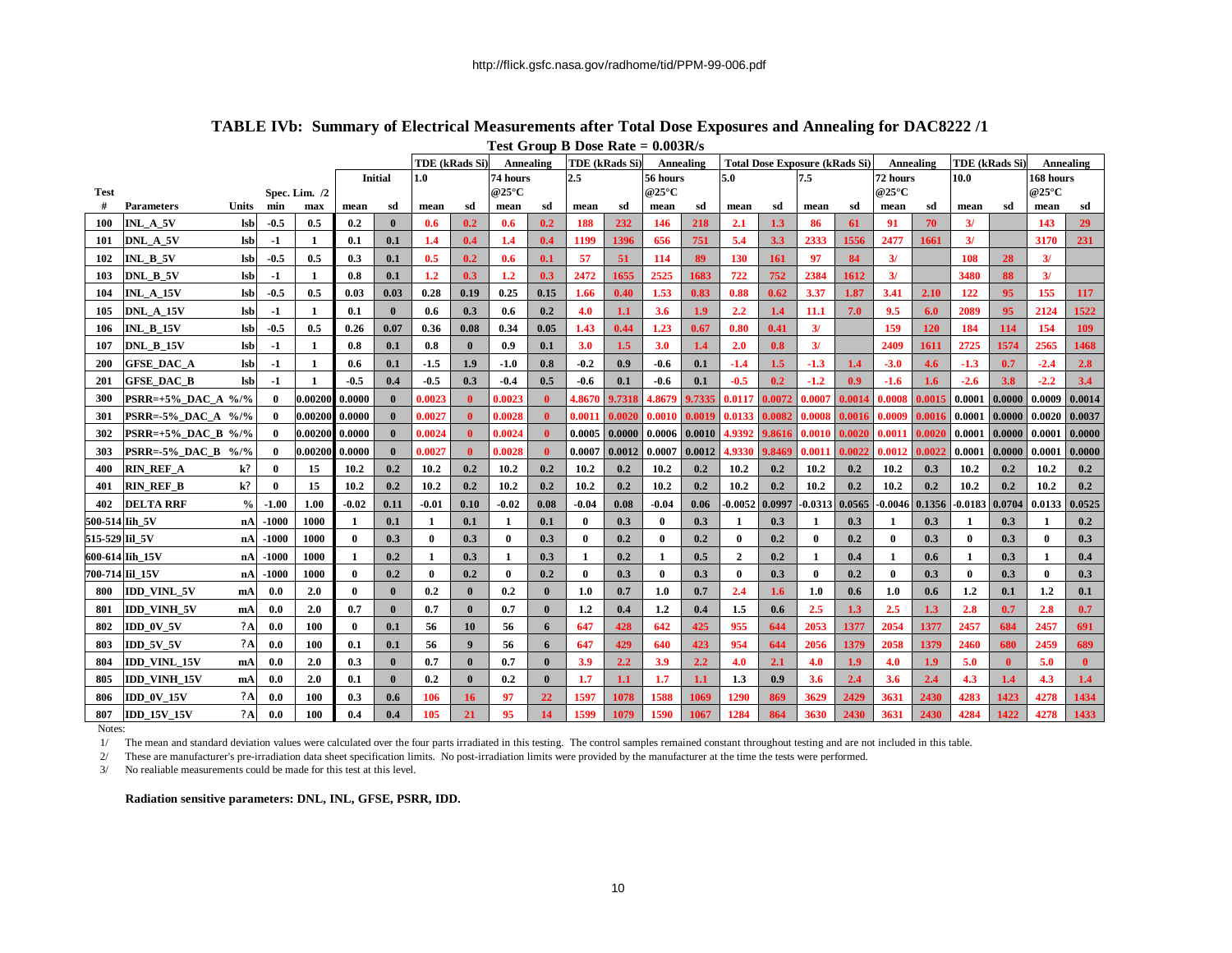

**Figure 2: INL vs Total Ionizing Dose (kRads Si) for Test Group A**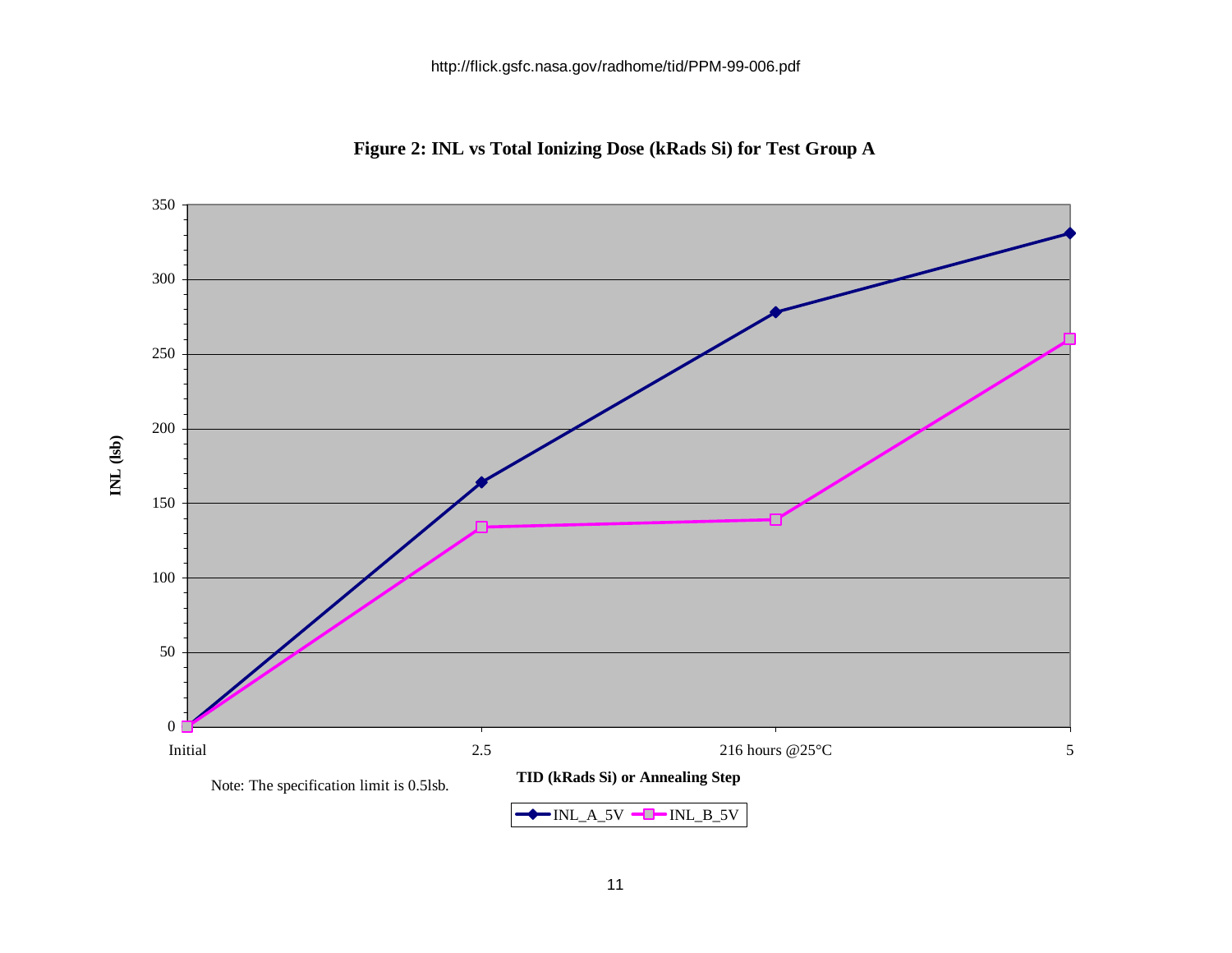

**Figure 3: DNL vs Total Ionizing Dose (kRads Si) for Test Group A**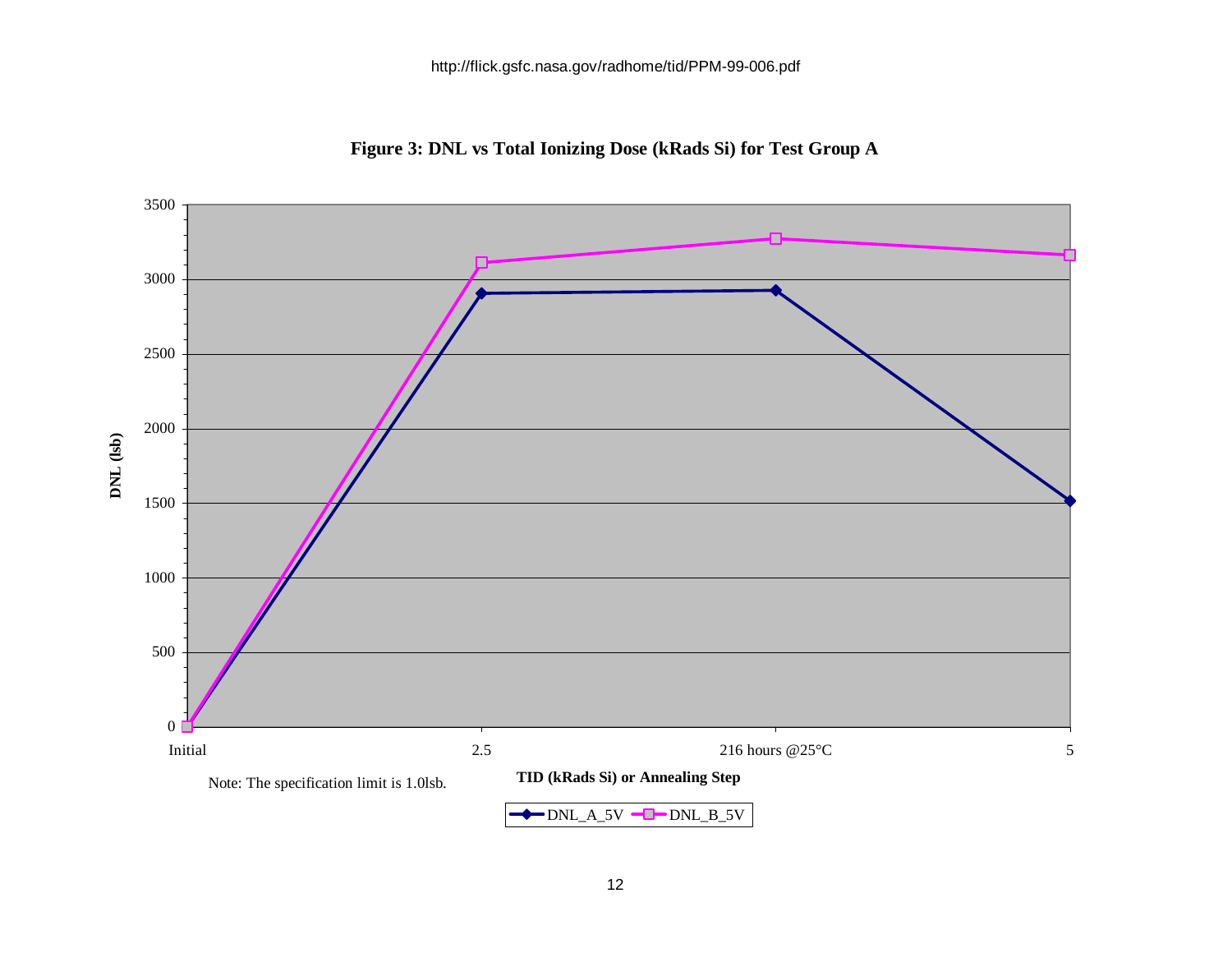

**Figure 4: IDD vs Total Ionizing Dose (kRads Si) for Test Group A**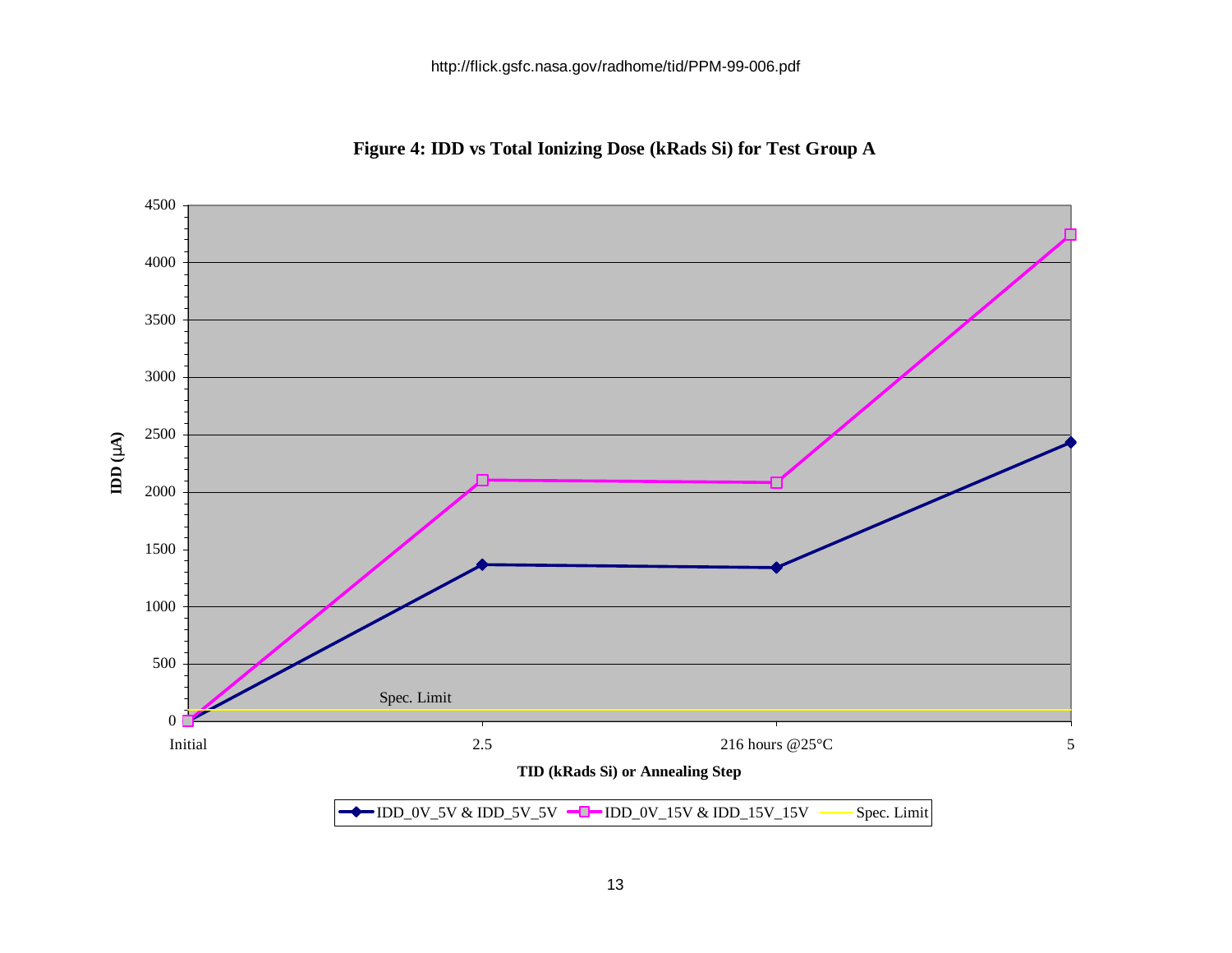

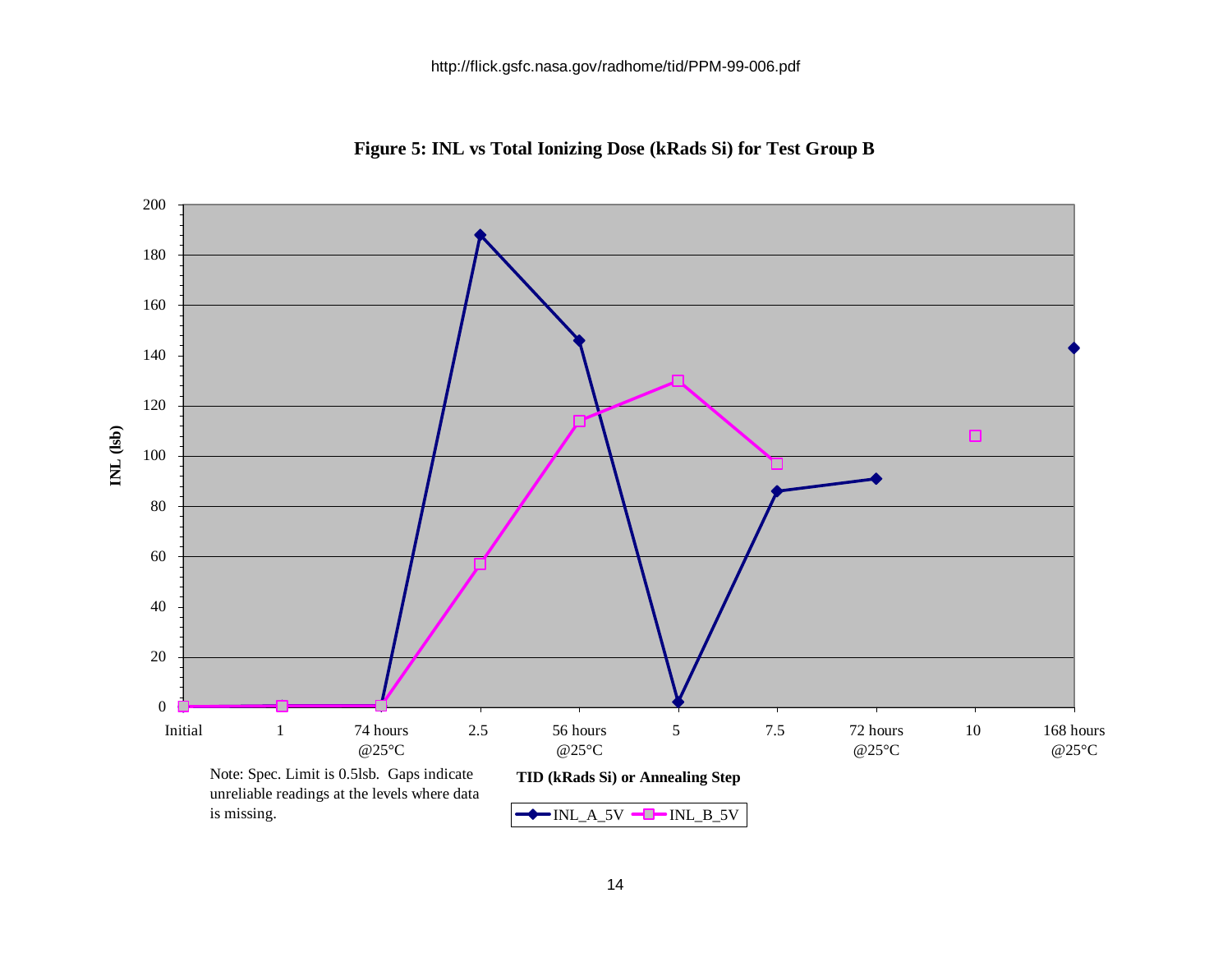